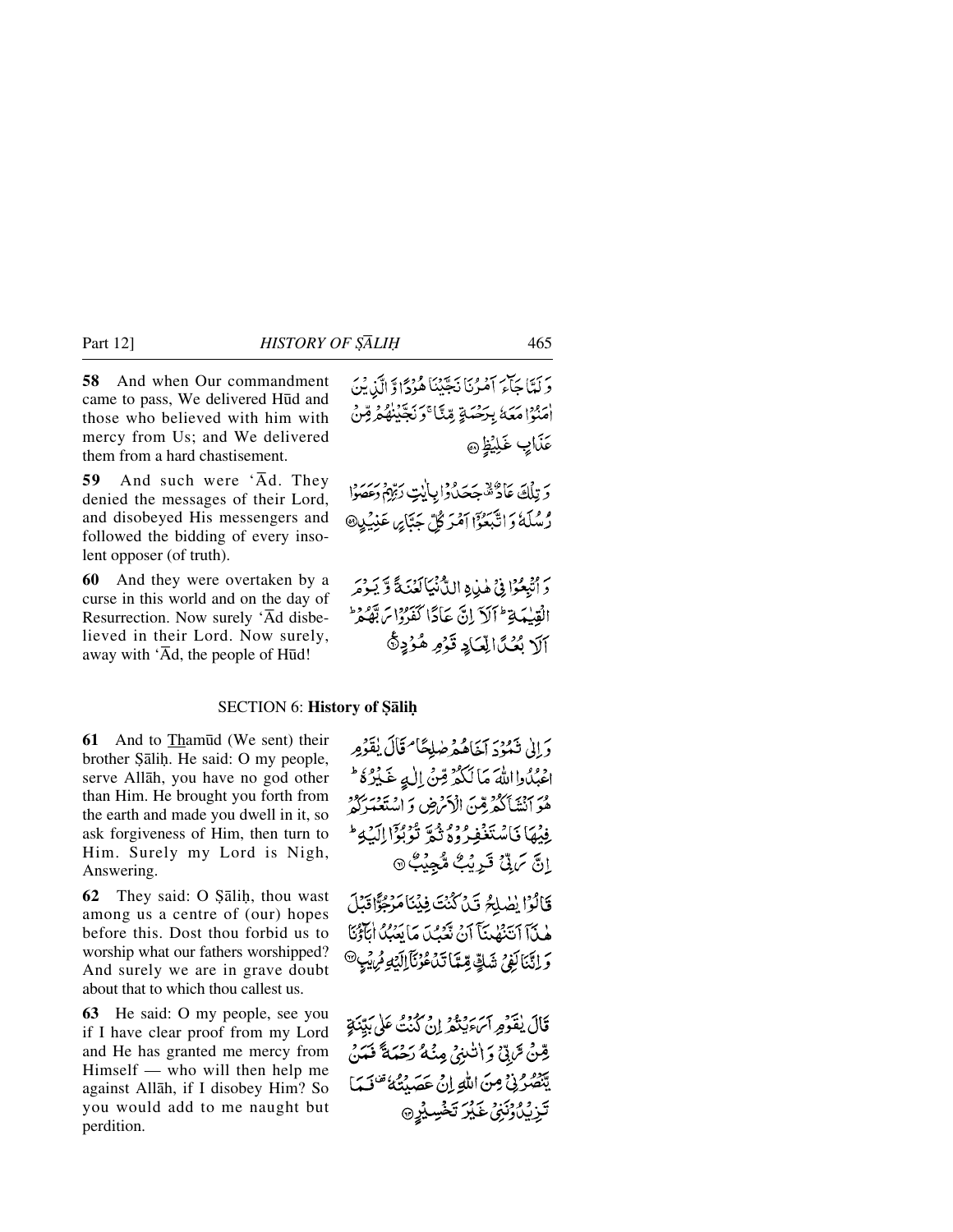**64** And, O my people, this is Allāh's she-camel, $<sup>a</sup>$  a sign for you, so</sup> leave her to pasture on Allåh's earth and touch her not with evil, lest a near chastisement overtake you.

**65** But they hamstrung her, so he said: Enjoy yourselves in your houses for three days. That is a promise not to be belied.

**66** So when Our commandment came to pass, We saved Şālih and those who believed with him by mercy from Us from the disgrace of that day. Surely thy Lord — He is the Strong, the Mighty.

**67** And the cry*<sup>a</sup>* overtook those who did wrong, so they were motionless bodies in their abodes,

**68** As though they had never dwelt therein. Now surely Thamūd disbelieved in their Lord. So away with Thamūd!

وَيُقَوَّمِهِ هٰذِهِ نَاقَةُ اللهِ لَكُمُ أَبَةً بِهِ وَمِمَا تَأْكُّلُ فِيَّ أَتَّهْضِ اللَّهِ وَكَلَّ تَسَسَّوُهَا بِسُوِّءٍ فَيَأْخُذَكُمْ عَذَابٌ قَرِيبٌ®

بربي وهافعًالُ تَمَتَّعُوا فِي دَارَكُمْ تَلْتَةَ اَيَّامِرٌ ذٰلِكَ وَعْنٌ خَبِيْرُ مَڪَنْ ُوْبِ ۞

فَلَعَّاجَاءَ آمَرُنَا نَجَّيْنَاصْلِحًاوَّ الَّذِينَ أُمَنُوْا مَعَهُ بِيَرَخْهَةٍ قِيَّنَا دَمِنْ خِنْزَى يَوْمِيذِ إِنَّ يَهَدَّكَ هُوَالْقَوِيُّ الْعَزِيْرُ @

وَ آخَذَ الَّذِيْنَ ظَلَمُوا الصَّبْحَةُ فَأَصْبَحُوْا ۣڹۣٛؗٙڋۑؘٳڔۿؚۣۿٙڂۭؾ۫ؠؽؘؿؖ۞ كَأَنْ لَّعْرِ يَغْنَوْا فِيهِمَا ۖ أَإِلَيْ لَا أَنَّ تَمُودُاْ كَعُرُوْا بَرَاتِيْمِهُمْ أَلَا بِعُيْدًا لِتَسْتَوْدَرَةَ

#### SECTION 7: **Abraham and Lot**

**69** And certainly Our messengers came to Abraham with good news. They said: Peace! Peace! said he. And he made no delay in bringing a roasted calf.*<sup>a</sup>*

وَ لَقَدْبِي حَيَاءَتْ سُ سُلْنَآ إِبْرٰهِيْمَ بِالْمُشْرُى قَالُوْاسَلْمَا لَتَالَ سَلَمُّ فَمَالَيْتَ آنُ <u>َ</u>حَآءَ بِعِجُلِ حَنِيَّنٍٰ۞

<sup>64</sup>*a.* See 7:73*a*, 74*a*. For the she-camel, see 7:73*c*.

<sup>67</sup>*a.* It was an earthquake; see 7:78*a*.

<sup>69</sup>*a.* Compare Gen. 18:1– 7. According to the Bible (Gen. 18:8), they ate the roasted calf and other food provided by Abraham. But the contrary, as Rodwell notes, was maintained by the Rabbins, and he directs attention to Is. Baba Mezia, fol. 86: "They made as though they ate". Whether they were angels or men, is not made clear here or anywhere else in the Holy Qur'ån. But owing to the fact that they did not partake of food, and the fact that they brought to Abraham news of a son and of the destruction of Lot's people, they are generally looked upon as angels who appeared in the similitude of men.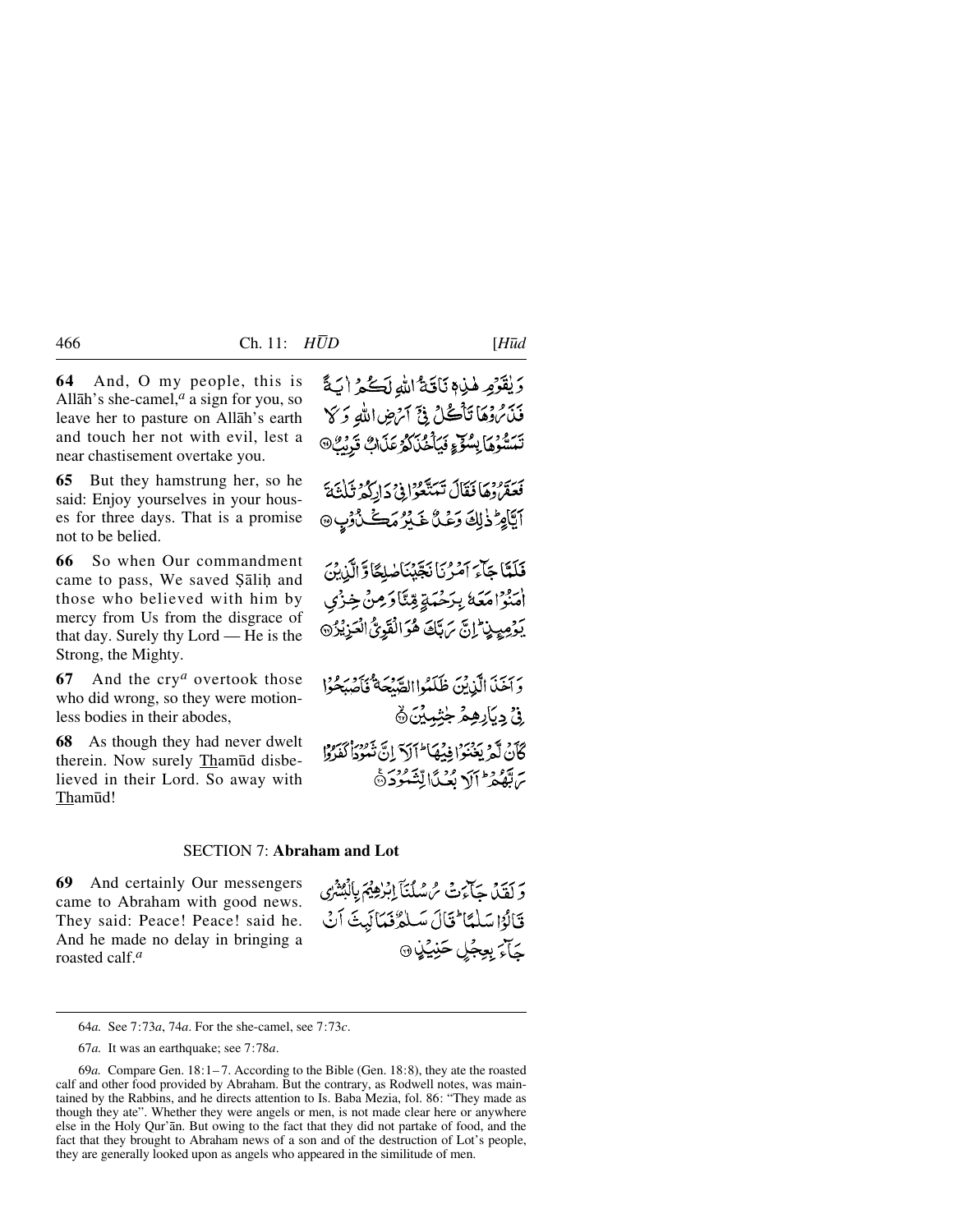**70** But when he saw that their hands reached not to it, he mistrusted them and conceived fear of them. They said: Fear not; we have been sent to Lot's people.*<sup>a</sup>*

**71** And his wife was standing (by), so she wondered. Then We gave her the good news of Isaac, and beyond Isaac, of Jacob.*<sup>a</sup>*

**72** She said: O wonder!*<sup>a</sup>* Shall I bear a son when I am an extremely old woman, and this my husband an extremely old man? This is a wonderful thing indeed!

**73** They said: Wonderest thou at Allåh's commandment? The mercy of Allåh and His blessings on you, O people of the house!*<sup>a</sup>* Surely He is Praised, Glorious.

**74** So when fear departed from Abraham and good news came to

فَلَمَّا يَا آيْدِيقُوْلَا تَصِلُ الَّيْهِ تَكِرَهُمْ وَأَدْجَسَ مِنْهُمْ خِيْفَةً لِخَالُوْا لَاتَخَفُ إِنَّاً أَمُ سِلْنَا إِلَىٰ قَرْمِ لُرُطٍ ﴾ وامراتُهُ قَابِيَمَهُ ۖ فَضَحِكَتْ فَبَشَّرْنَهَا بِإِسْحٰقَ قَوَمِنْ وَتَرَاءِ إِسْحٰقَ يَعْقُوبَ قَالَتْ يٰوَيْبِكَنِّي ءَآلِدُدوَ أَنَاعَةُوزُ وَهٰذَا بَعَيْيٌ شَيْخًا إِنَّ هٰذَا لَشَيْءٌ عَجِيْبٌ ۞ قَالَوْۤااتَّعۡجَبِيۡنَ مِنۡ أَمۡرِاللَّهِ مَ حُمَتُ اللهِ وَبَرَكْتُهُ عَلَيْكُمْ آهُلَ الْبَيْتِ إِنَّهُ حَمِيْنَ مَّجِيْنَ

فَلَتَّا ذَهَبَ عَنْ إِبْرٰهِي يُعَرَالِيَّ دُعُ 5

71*a*. Compare Gen. 18:10 –12. The mention of a son's son (Jacob) was to show that that son should have progeny. It should be borne in mind that *warå',* which ordinarily signifies *beyond, behind* or *before*, also means a son's son (T). Elsewhere Jacob is expressly called *nåfilah* (21:72) which means a *grandson*.

72*a.* The original words are *yå wailatå*, and they are expressive of grief and sorrow. It should be remembered, however, that according to the best authorities *wail* is used to express *wonder,* whether the occasion be one of weal or woe. "And *wail* does occur in the sense of *wonder*" (T). According to AH, *it is a word which is frequently used by women when anything causing wonder occurs to them*.

73*a. Ahl al-bait* includes the wife of a person; in fact, it is Abraham's wife that is primarily addressed here. The same phrase in the case of the Holy Prophet (33:33) includes his wives as well as his children.

<sup>70</sup>*a.* Elsewhere it is made clear that the news of the birth of a son was given to Abraham first: "So he conceived fear of them. They said: Fear not. And they gave him good news of a boy possessing knowledge. Then his wife came up in grief, and she smote her face and said: A barren old woman!" (51:28, 29). This explains Sarah's wonder as stated in v. 71. It was after receiving the good news of the birth of a son that Abraham was informed of the destruction of Lot's people. The statement made further on in v. 71 that Sarah was given the good news of the birth of a son is by way of reassurance on her expression of wonder, and to give the further news of a son's son, Jacob.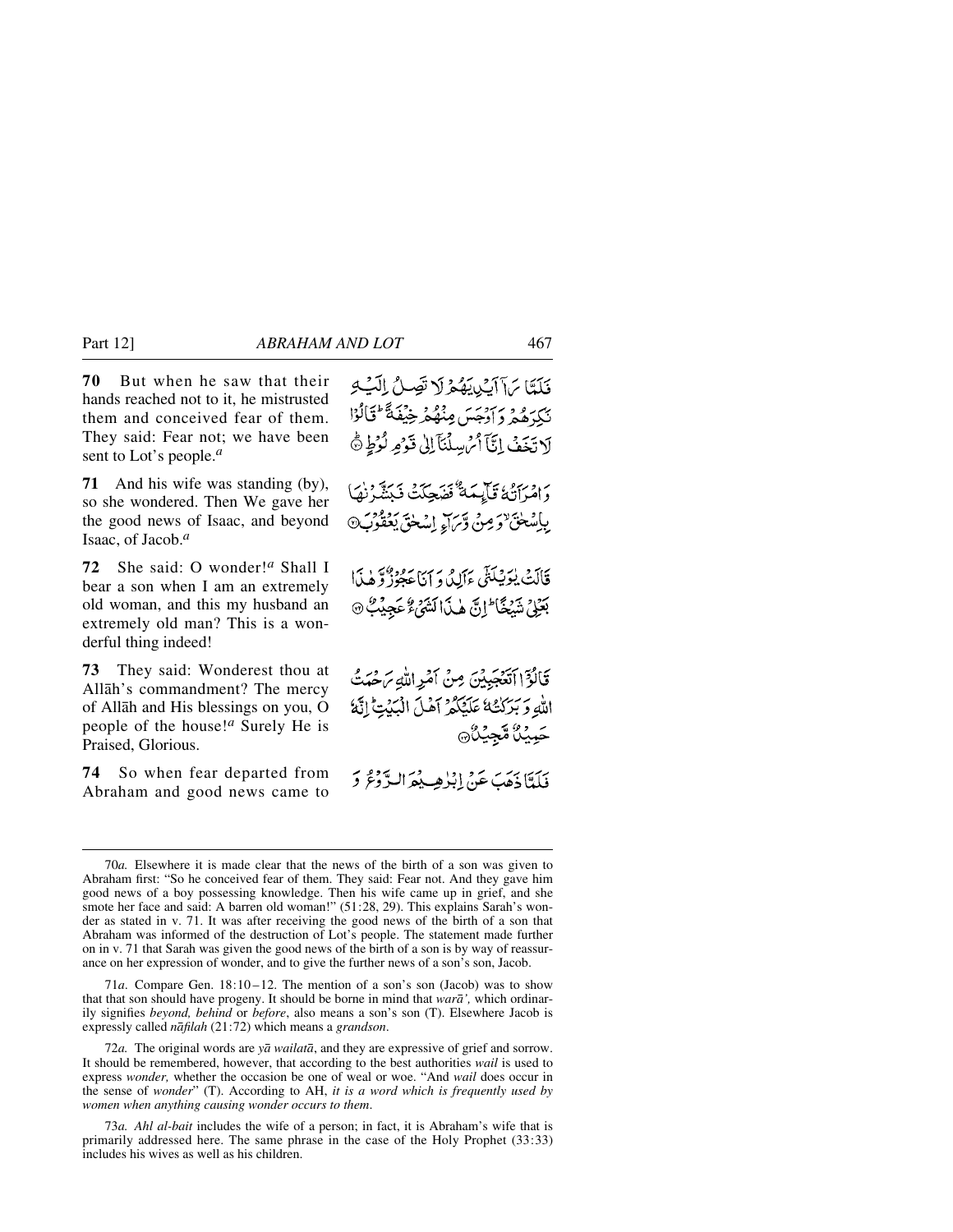him, he began to plead with Us for Lot's people.*<sup>a</sup>*

**75** Surely Abraham was forbearing, tender-hearted, oft-returning (to Allåh).

**76** O Abraham, cease from this. Surely the decree of thy Lord has gone forth and there must come to them a chastisement that cannot be averted.

**77** And when Our messengers came to Lot, he was grieved for them, and he was unable to protect them,*<sup>a</sup>* and said: This is a distressful day!

**78** And his people came to him, (as if) driven on towards him, and they were used to the doing of evil deeds before. He said: O my people, these are my daughters — they are purer for you; so guard against (the punishment of) Allåh and disgrace me not about my guests. Is there not among you any right-minded man?*<sup>a</sup>*

**79** They said: Certainly thou knowest that we have no claim on thy daughters, and thou knowest what we desire.

78*a.* Lot, it appears from Gen. 19:9, was a stranger in the city: "This one fellow came in to sojourn, and he will needs be a judge," and the messengers being strangers, the townsmen would not allow him to keep them. Lot offered his daughters as hostages so that he might be allowed to keep his guests with him, for according to 15:70 he had not permission to allow any stranger to come under his roof: "Did we not forbid thee from people?" i.e. from giving shelter to them. This may have been due to the constant danger of tribal fighting. Another view is that Lot offered his daughters for marriage, as thus he would not be a stranger among them but would be one of them. Some commentators have suggested that Lot did not point to his real daughters, but to women of the tribe, because a prophet would speak of the women of his tribe as his daugthers (Rz, JB), and in that case he did no more than point to the natural relation of man and woman. The answer of his people seems, however, to relate to his daughters.

جَآءَ نَهُمُ الْبُشْرٰى بِمُجَادِلُنَا فِي قَوْمِ لُوْطٍ ﴾

انَّ اِبْرٰ هِبْمَرِ لَحَلِيْطٌ أَوَّاجٌ مُّنِيْبٌ ۞

بَابْذِهِيْهُ آَعْدِضْ عَنْ هٰذَا ۚ إِنَّ لَمْ قَبْلِ جَأْءَ أَمْثَرُ يَرَبَّكَ وَ إِنَّهُمْ إِنَّهُمْ الَّذِهِيمُ عَلَىٰاتٌ غَيْرُ مَزْدُدُدِ ۞

وَلَعَاجَاًءَتْ رُسُلُنَا لَوْطًا بِيهِيٍّءَ بِهِيمْ وَضَاقَ بِهِمْ ذَيْرِ عَاوَّقَالَ هٰذَا يَوْمٌ عَصِيْبٌ ۖ

وَحَيَاءَ فَوَصُهُ بُقْدَءُونَ إِلَيْهِ وَصِنْ قَبْلُ كَانُوْا يَعْمَلُونَ السَّيِّاٰتِ ۚ تَالَ يْقَوْمِ هَؤُلَاءِ بَنَاتِيٌّ هُنَّ أَطْهَرُ لَكُوْ فَاتَّقَوْااللَّهَ وَلَا تُخْزُرُونِ فِي ضَيْغِي ۖ آلِنْسَ مِنْكُمْ سَجُلٌّ سَّ شِيكٌ ®

قَالُوْالِقَيْلُ عَلِمْتَ مَالَنَافِيُّ بَنْتِكَ صِنْ حَقَّ وَ إِنَّكَ لَتَعْلَّمُ مَا نُرِيْدُ®

<sup>74</sup>*a.* Compare Gen. 18:21–23.

<sup>77</sup>*a. Dhar',* which primarily signifies *stretching forth the arm*, is used in the sense of *power* or *ability* (T). The meaning of the phrase here is that *he was unable to do the thing*, or *he lacked strength to accomplish the affair* (LL).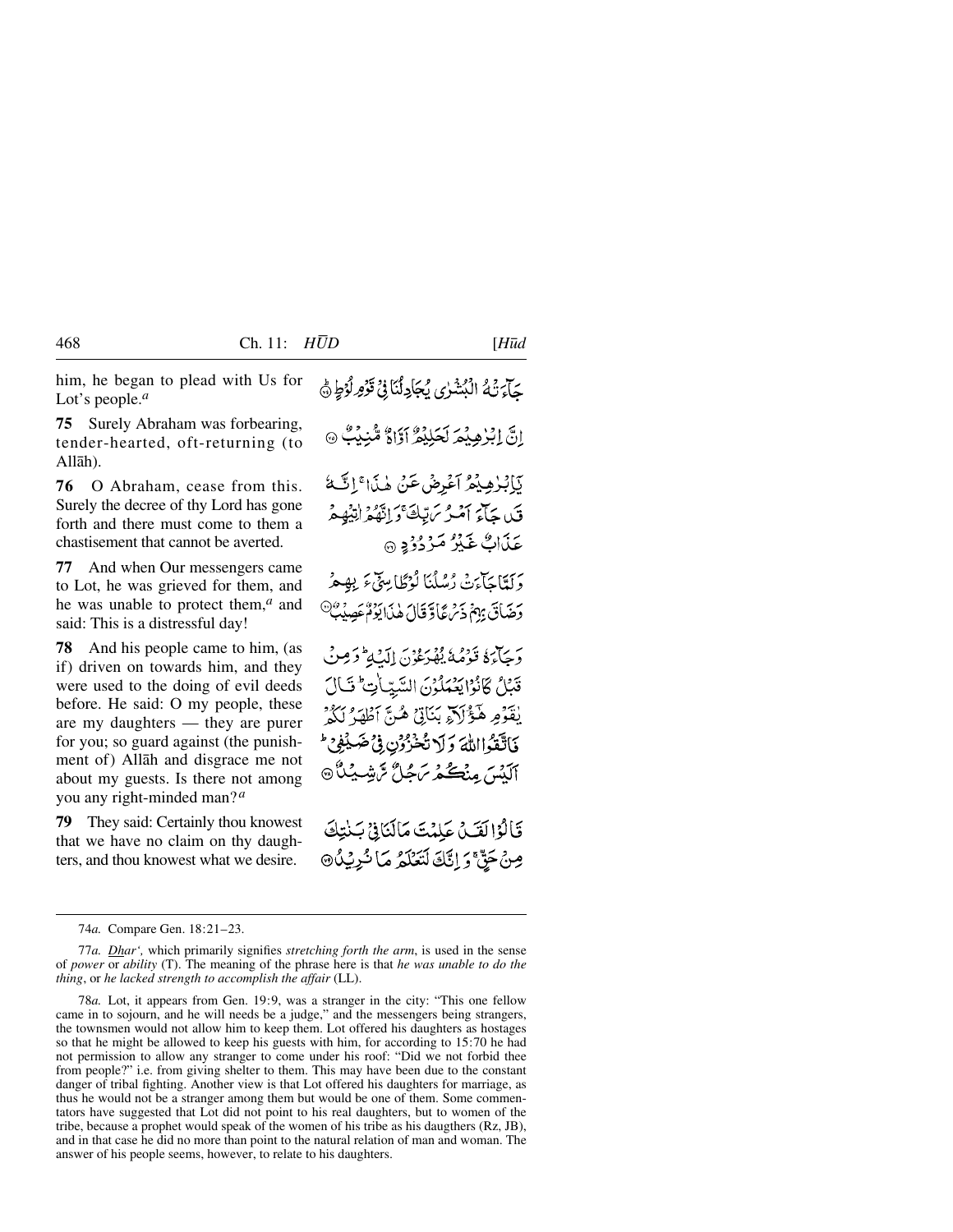**80** He said: Would that I had the power to repel you! — rather I shall have recourse to a strong support.*<sup>a</sup>*

**81** They said: O Lot, we are the messengers of thy Lord. They shall not reach thee. So travel with thy people for a part of the night — and let none of you turn back — except thy wife.*<sup>a</sup>* Surely whatsoever befalls them shall befall her. Surely their appointed time is the morning. Is not the morning nigh?

**82** So when Our decree came to pass, We turned them upside down,*<sup>a</sup>* and rained on them stones,*<sup>b</sup>* as decreed,*<sup>c</sup>* one after another,

**83** Marked (for punishment) with thy Lord. And it is not far off from the wrongdoers.*<sup>a</sup>*

قَالَ لَوْ أَنَّ بِيَ بِكُمْ قُرْةً أَوْ أُدِيَّ ٳڵ*ؽ۠ۦڷ*ڂٛڹۺۺٙۑڮڸ۞ قَالُوْا يٰلُوُطُ إِنَّا مُ سُلُ مَ تِيكَ لَنْ يَّصِلُوَٓا إِلَيْكَ فَأَسْرِ بِأَهْلِكَ بِقِظْعٍ قِينَ الْكَيْلِ وَلَا يَلْتَفِتْ مِنْكُمْ آحَلُّ إِلَّا امْرَأْتَكَ إِنَّهُ مُصِيْبُهَا مَأْأَصَابَهُ مِرْ اِنَّ مَوْعِدَهُ هُهُ الصُّبُحُ ۖ أَلَيْسَ الصُّبْحُ بِقَـٰدِيْبِ۞ فَكَتَبًا حَآءَ آمْنُ اَحْدَثْنَا عَالِيَهَا سَافِلْهَا وَآمَطُرْنَا عَلَيْهَاجِجَاسَ لَأَ مِّنْ سِجِّيْلٍ لَه ور<br>منضوّد ٥ ەسوّتەتتى ئەينىدىن تەپقى<sup>قى</sup> دىماھى مِين الظَّلِمِيْنَ بِبَعِيْدِ ﴾

#### SECTION 8: **History of Shu'aib**

**84** And to Midian (We sent) their brother Shu'aib. He said: O my people, serve Allåh, you have no other

وَإِلَىٰ مَيْدِينَ آخَاهُمْ شَعَنْنَا ۖ فَيَالَ يٰقَوۡهِ اعۡبُدُوااللَّهَ مَآلَكُهُ قِنۡ ٱلۡبِ غَيْرُهُ وَلَا تَنْقُصُواالْبِيِكِيَالَ وَالْبِيْزَانَ

81*a.* Compare Gen. 19:26.

82*a.* It was a severe earthquake, which so utterly demolished the cities as to turn them upside down. In 15:73 it is called *saihah*, i.e., *the rumbling* that precedes an earthquake; see 7:84*a*.

82*b.* The raining down of stones might have been the result of a volcanic eruption which was accompanied by an earthquake.

82*c.* The word *sijjßl* is derived from the root *sajala*, meaning *he poured forth* (water), from which a large number of derivatives have followed, as usual in Arabic. *Sajjala* means *he wrote a paper* or *a scroll*, or *decided judicially. Sijjßl* means *what had been written* or *decreed for them* (LL).

83*a.* The concluding words indicate a reversion to the subject of the punishment of the opponents of the Holy Prophet. *It* refers to the *punishment*.

<sup>80</sup>*a.* Allåh is the strong support to Whom the righteous have recourse when they are in trouble. The particle *au* signifies *or,* as well as *rather,* in the latter case being the equivalent of *bal* (LL).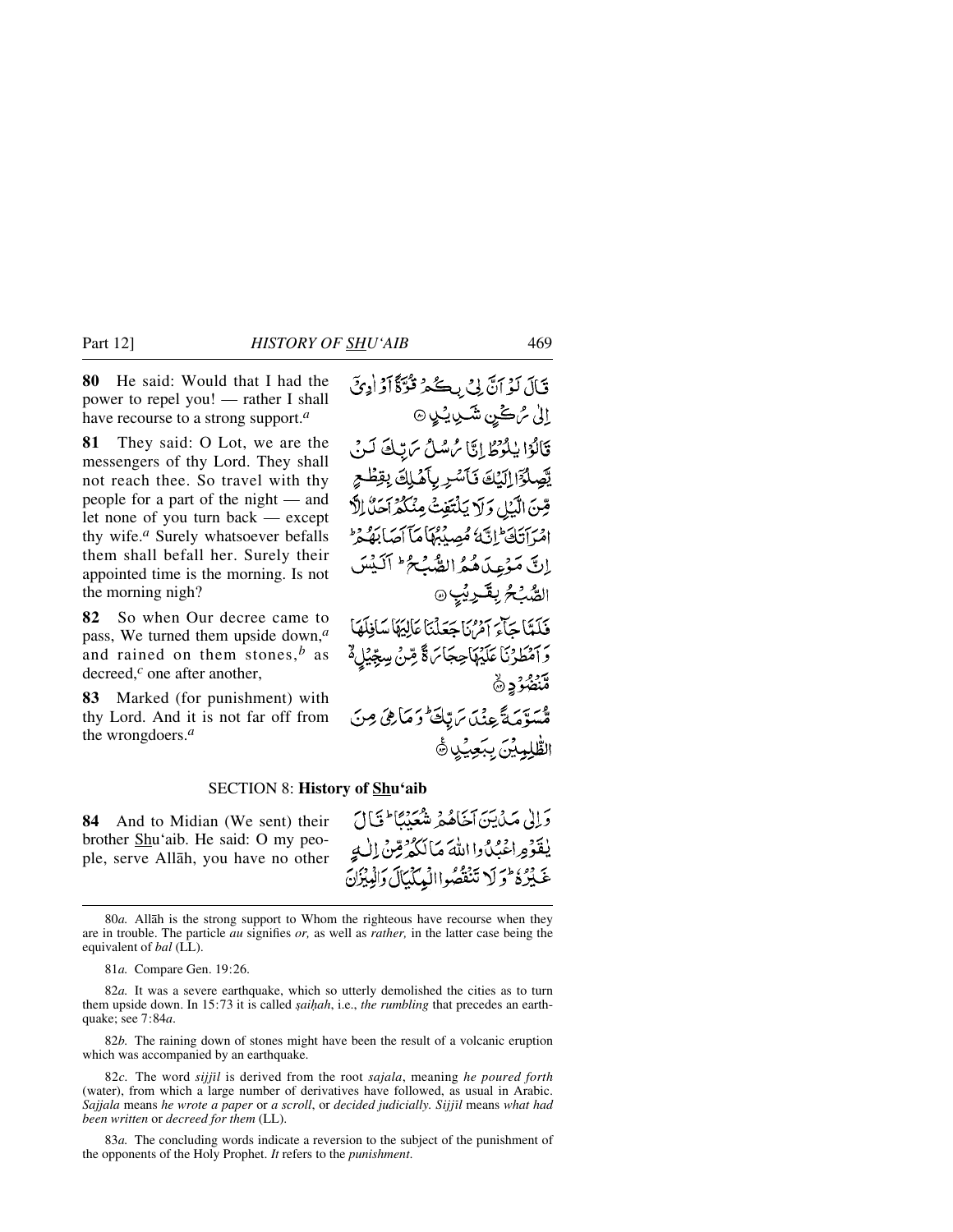god save Him. And give not short measure and weight. I see you in prosperity, and I fear for you the chastisement of an all-encompassing day:

**85** And, O my people, give full measure and weight justly, and defraud not men of their things, and act not corruptly in the land, making mischief:

**86** What remains with Allåh is better for you, if you are believers. And I am not a keeper over you.*<sup>a</sup>*

**87** They said: O Shu'aib, does thy prayer enjoin thee that we should forsake what our fathers worshipped or that we should not do what we please with regard to our property? Forsooth thou art the forbearing, the right-directing one!

**88** He said: O my people, see you if I have a clear proof from my Lord and He has given me a goodly sustenance from Himself. And I desire not to act in opposition to you, in that which I forbid you. I desire nothing but reform, so far as I am able. And with none but Allåh is the direction of my affair to a right issue. In Him I trust and to Him I turn.

**89** And, O my people, let not opposition to me make you guilty so that there may befall you the like of that which befell the people of Noah, or the people of H∂d, or the people of Sālih. Nor are the people of Lot far off from you.

قَالَ يُقَرَّمِ الرَّبِيْهِ إِنْ كُنْتُ عَلَى بَيِّنَةٍ قِبنُ تَرَبِّيٌّ وَسَأَذَقَنِيُّ مِنْهُ مِراجٌ قَا حَسَنًا ۖ دَ مَآ أَيْرِيدُ ۚ أَيۡ أَخَالِفَكُمۡ إِلَىٰ مَآ أَنۡفُٰلُوۡ ۚ عَنَّهُ إِنَّ أَيْرَيْنُ إِلَيْهِ الْأَهْسَلَاحَ مَا اسْتَطَعَتْ وَ مَا تَوْفِيُقِيِّ اِلاَّ بِاللَّهِ ۖ عَلَيْهِ تَوَكَّلْتُ وَإِلَيْهِ أَيْنِيْبُ @

وَيْقَوْمِرْلَا يَجْرِمَنَّكُمْ شِقَاتِيَ آنُ يّْصِيْبَكُمُ مِّنْتُلُ مَآ أَصَابَ قَوْمَ نُؤْجِ أَدْ قۇم قۇچ أۇقۇمۇضلىر كۆپ قىدۇر لُوُطٍ مِّنْكُمْ بِبَعِيْلٍ ۞

<sup>86</sup>*a. Baqiyyat Allåh* would properly signify *that part of man's doing which remains with Allåh*, i.e., *the righteous* or *good works, of which the recompense remains*, the word conveying the same significance as *båqiyåt* in 18:46 and 19:76. But it may also mean *what Allåh leaves to you after you have paid the dues of others*.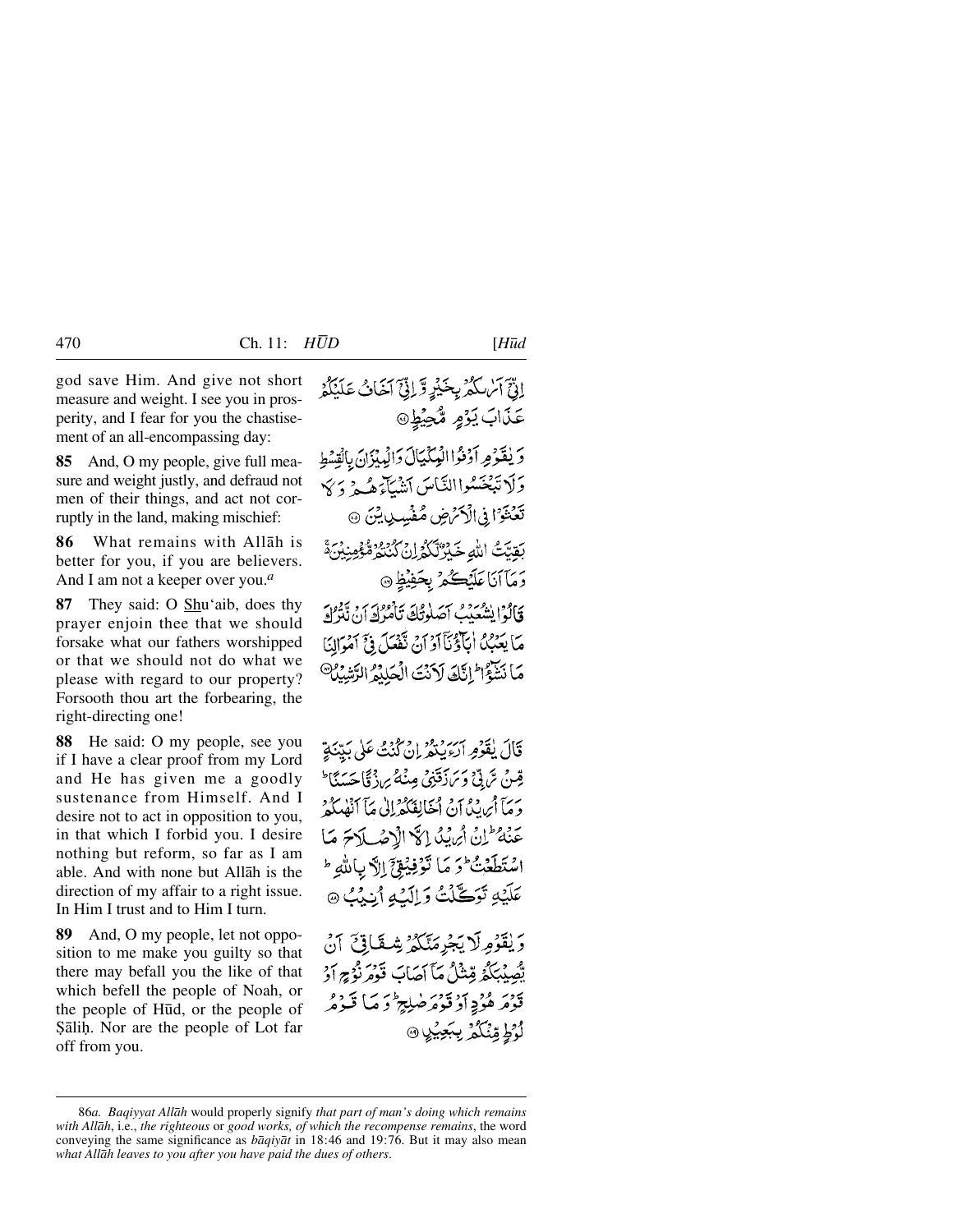**90** And ask forgiveness of your Lord, then turn to Him. Surely my Lord is Merciful, Loving-kind.

**91** They said: O Shu'aib, we understand not much of what thou sayest and surely we see thee to be weak among us. And were it not for thy family, we would surely stone thee, and thou art not mighty against us.

**92** He said: O my people, is my family more esteemed by you than Allåh? And you neglect Him as a thing cast behind your backs! Surely my Lord encompasses what you do.

**93** And, O my people, act according to your ability, I too am acting. You will come to know soon who it is on whom will light the punishment that will disgrace him, and who it is that is a liar. And watch, surely I too am watching with you.

**94** And when Our decree came to pass, We delivered Shu'aib and those who believed with him by mercy from Us. And the cry overtook those who were iniquitous, so they were motionless bodies in their abodes,

**95** As though they had never dwelt in them. So away with Midian, just as Tham∂d perished!

وَاسْتَغْفِيرُوْا يَهْدَكُمْ نَكُّرٌ نَزْبُوْ بُوْالَهِ بِمَا اِنَّ يَ لِّ رَحِيْعُ وَدَوْدٌ 9 قَالُوۡ{يَشۡعَدَبُ مَا نَفۡقَهُ كَثِيۡدَامِّيَّا يَقُوۡلُ وَإِيَّالَذَرْبِكَ فِيْنَا ضَعِيفًا ۚ وَلَؤُلَا رَفَطُكَ بَرْسَرْ لِمَا أَنْتَ عَلَّنْنَا بِعَيْزِيْزِ @

قَالَ يُفَوِّمِ أَرَهُطِيٍّ أَعَدٌّ عَلَيْكُمْ مِّنَ اللَّهِ دَاتَيْخَبْ تَنْمُوهُ وَبِرَابِرُهُ ظِهْبِرِ بِٱلْ إِنَّ سَ بِنَّ بِيمَا تَعْمَلُونَ مُجِيْظٌ ۞ وَيَقَوْمِ اعْمَلُوْۤا عَلَى مَكَانَتِكُمُّ إِنِّيْ عَامِلٌّ

سَوْقَ تَعْلَمْوُنَ لَهُمْ. تَأْتَبُ عَنَاتٌ يَّكْخَزِيْبُو دَمَنْ هُدَڪَ\ذِڻٌ دَارْتَقِيَّقَ إِنَّيْ مَعَكُم**ُ** سَقِيْتٌ ۞

وَلَمَّا جِآءَ أَمْرُنَا نَجَّيْنَا شُعَيْبًا وَّإِلَّيْ يُنَ اٰمَنُوۡٗاٰ مَعَهُٗ بِتَحۡمَةٍ مِّنَّا وَ آخَـٰنَا تِ الَّيْ يْنَ ظَلَّمُوا الصَّيْحَةُ فَأَصْبَحُوْا ۣ**ڹٛۦۣ**ڍِۑٵ*ۣؠ*ٳڡڡۿٙڂۭڂڹؠؽؽؘۿ كَأَنْ لَيْمَ يَغْنَوْا فِيضًا ۖ إِلَا بُعَيْنًا! لَمِيذَابَنَ كَمَابَعِيْتَ شَكْرُدُ ۞

### SECTION 9: **The Iniquitous and the Righteous**

**96** And certainly We sent Moses with Our signs and a clear authority,

**97** To Pharaoh and his chiefs, but they followed the bidding of Pharaoh; and Pharaoh's bidding was not right-directing.

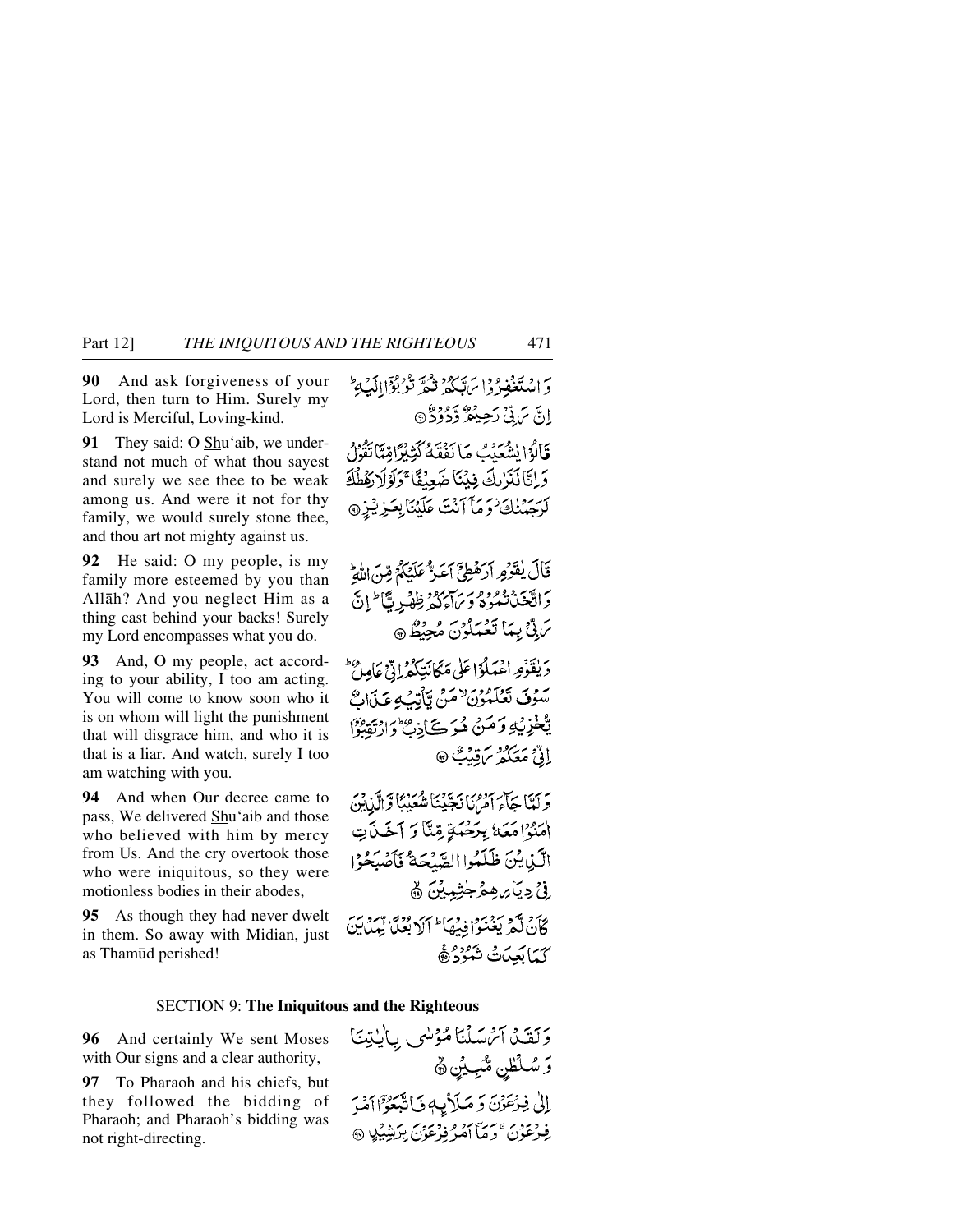**98** He will lead his people on the day of Resurrection, and bring them down to the Fire. And evil the place to which they are brought!

**99** And they are overtaken by a curse in this (world), and on the day of Resurrection. Evil the gift which shall be given!

**100** This is an account of the towns which We relate to thee. Of them are some that stand and (others) mown down.

**101** And We wronged them not but they wronged themselves. And their gods whom they called upon besides Allåh availed them naught when the decree of thy Lord came to pass. And they added to them naught but ruin.

**102** And such is the punishment of thy Lord, when He punishes the towns while they are iniquitous. Surely His punishment is painful, severe.

**103** Surely there is a sign in this for him who fears the chastisement of the Hereafter. That is a day on which people will be gathered together, and that is a day to be witnessed.

**104** And We delay it not but for an appointed term.

**105** On the day when it comes, no soul will speak except by His permission; so (some) of them will be unhappy and (others) happy.

**106** Then as for those who are unhappy, they will be in the Fire; for them therein will be sighing and groaning —

**107** Abiding therein so long as the heavens and the earth endure, except وَأَتَّبِعُوْا فِي هٰ بِيهِ لَعْنَةً وَيَوْمَ الْقِبْبَةَ \* بِئْسَ الرِّفْكُ الْمَرْفَرْدُ @

ذٰلِكَ مِنْ أَنْكَاءِ الْقُرْى نَقُصُّهُ عَلَيْكَ مِنْهَا قَالِحٌ وَّحَصِبُنَّ @

وَ مَا ظَلَمْنَهُمْ وَلَٰكِينْ ظَلَمْؤَا اَنْفُسَهُمْ فَيَمَأْ آغَنتُ عَنْصُعْ الصَّلَوْ الَّتِي بِيدِءٍ وَدِيرٍ مِنْ دُوۡنِ اللَّهِ مِنۡ شَيۡ ۚ لَّمَآ مَاۤءَ آمُهُ ۚ بر تبلڪ<sup>ا</sup> دي مارادگره دي بريز تنديب @ وَكَنْزِلِكَ آخَنْ مَ تِكْ إِذَآ آخَنَ الْقُرْي وَهِيَ ظَالِمَةٌ إِنَّ آخَنَةَ آلِيْمُ شَيِينِيْنَ الْمُحَمَّدُونَ

إِنَّ فِي ذٰلِكَ لَأَيَةً لِّيَنَّ لِّمَنَّ خَاتَ عَذَات الْاخْدَةِ لِمْ ذٰلِكَ يَدَمُّ مَّجْمُوعٌ لِلَّهُ النَّاسُ رَذٰلِكَ يَوَثَرُ مِّشْهُودُ ۞

وَ مَا نُؤَخِّرُ ۚ إِلَّا لِأَجَلِ مَّعۡ لَ دِ ﴾

بِرُمَ بِأَتِ لَا تَكَلَّمُ نَفْسٌ إِلَّا بِإِذْنِهِ ۚ فَمِنْهُمْ شَعِّيٌّ وَ سَعِيْكُ ۞

فَأَمَّا الَّذِينَ شَقَوْا فَفِي النَّاسِ لَهُ وَفِيهَا مَ فِيْرٌ وَشَهِيْقٌ ﴾

لْحَلِيْلِيْنَ فِيُهَا مَادَامَتِ السَّمْوٰتُ وَ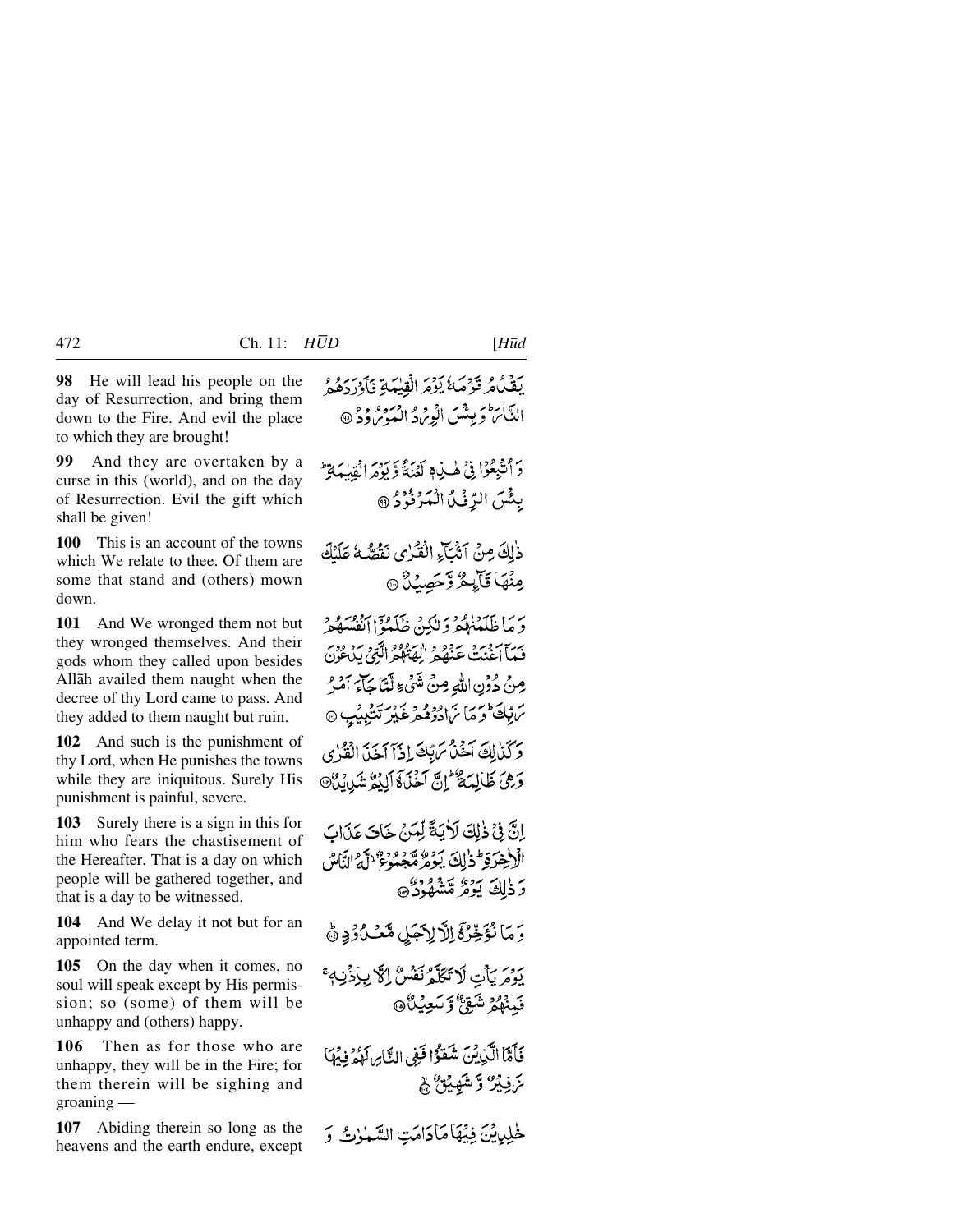as thy Lord please. Surely thy Lord is Doer of what He intends.*<sup>a</sup>*

**108** And as for those who are made happy, they will be in the Garden abiding therein so long as the heavens and the earth endure, except as thy Lord please — a gift never to be cut off.*<sup>a</sup>*

الْأَمَرُ حِيثَ إِلاَّ مَا شَآءَ يَرَبَّكَ مِنْ إِنَّ دَيَّكَ فَعَّالٌ لِّمَا يُرِيْنُ۞ وَ آَمَّا الَّذِيْنَ سُعِدُوْا فَفِي الْجَنَّةِ لِهِيْنَ فِيُهَامَا دَامَتِ السَّلْوٰتُ وَالْأَمْرَضُ إِلَّ مَا شَبْكَرَ سَنَّكَ عَظَماً كَمَعْ يَدْرَبَّهِ مَجِينٌ دُفِرْ @

107*a.* This limitation on the duration of abiding in hell — *except as thy Lord please* is given twice in the Holy Qur'ån, here and in 6:128, and it shows clearly that the punishment of hell is not everlasting. A comparison with the verse that follows makes it clearer. There, too, we have that those in paradise will abide there as long as the heavens and the earth endure, except as thy Lord please, but the statement is immediately followed by another: *A gift never to be cut off*. This shows that in fact there is no limitation upon the eternity of paradise, and the words *except as thy Lord please* have been used, in the case of paradise, only to express the unbounded power and greatness of the Divine Being and the fact that it is due to God's pleasure that they are there. In the case of hell, however, the words *except as thy Lord please* are followed by a statement which corroborates the limitation thus placed, for, *Fa"ål*, as an attribute of the Divine Being, indicates that He does even those things which seem impossible to others, the word being an intensive form of *få'ßl*, meaning *doer*. It should be noted further that in both cases it is *Rabb*, lit., *the Nourisher to perfection,* Whose will is to be exercised. The end is in both cases the same. Man is ultimately to be brought to perfection, but this cannot be, unless those in hell are taken out of it and set on the road to spiritual progress, *thrown into the river of Life* as a hadith has it.

Various sayings of the Holy Prophet corroborate the statement made above. For instance, the concluding portion of a hadith which is met with in one of the most reliable collections runs thus: "Then will Allåh say: The angels and the prophets and the faithful have all in their turn interceded for the sinners, and now there remains none to intercede for them except the most Merciful of all the merciful ones. So He will take out a handful from the Fire and bring out a people *who never worked any good"* (B. 97:24). According to this hadith, such people are called *Tulaqā al-Rahmān*, or the freed ones of *the Beneficent,* Who exercises His mercy towards those who have done nothing to deserve it. There are also other sayings in the *Kanz al-'Ummål:* "Surely a day will come over hell when it will be like a field of corn that has dried up after flourishing for a while"; and again: "Surely a day will come over hell when there will not be a single human being in it" (vol. vii, p. 245). There is also a saying of 'Umar on record: "Even if the dwellers in hell may be numberless as the sands of the desert, a day will surely come when they will be taken out of it" (FB).

One question, however, remains to be answered, and that is the use of the word *abad*, which is generally considered as meaning *forever*. The abiding in hell for *abad* is mentioned thrice in the Holy Qur'ån, in 4:169, 33:65 and 72:23. It is, however, stated by all lexicologists that *abad* signifies *a long time* (LL), being synonymous with *dahr ∆awßl* or *a long time* (Mgh), as also *time without end* (T). It is due to its significance as *a long time* that it has a plural form *åbåd,* which it could not have if *eternity* were its only significance. The Qur'ån makes this use of the word clear by stating in 78:23 that the disbelievers will remain in hell for *aƒqåb,* i.e. *long years,* the word being plural of *ƒuqbah,* which means *seventy* or *eighty* years (see 78:23*a*).

108*a.* In accordance with what is said here in connection with the heavenly life, that it is a gift which shall never be cut off, we have in 15:48: "Nor will they be ejected therefrom".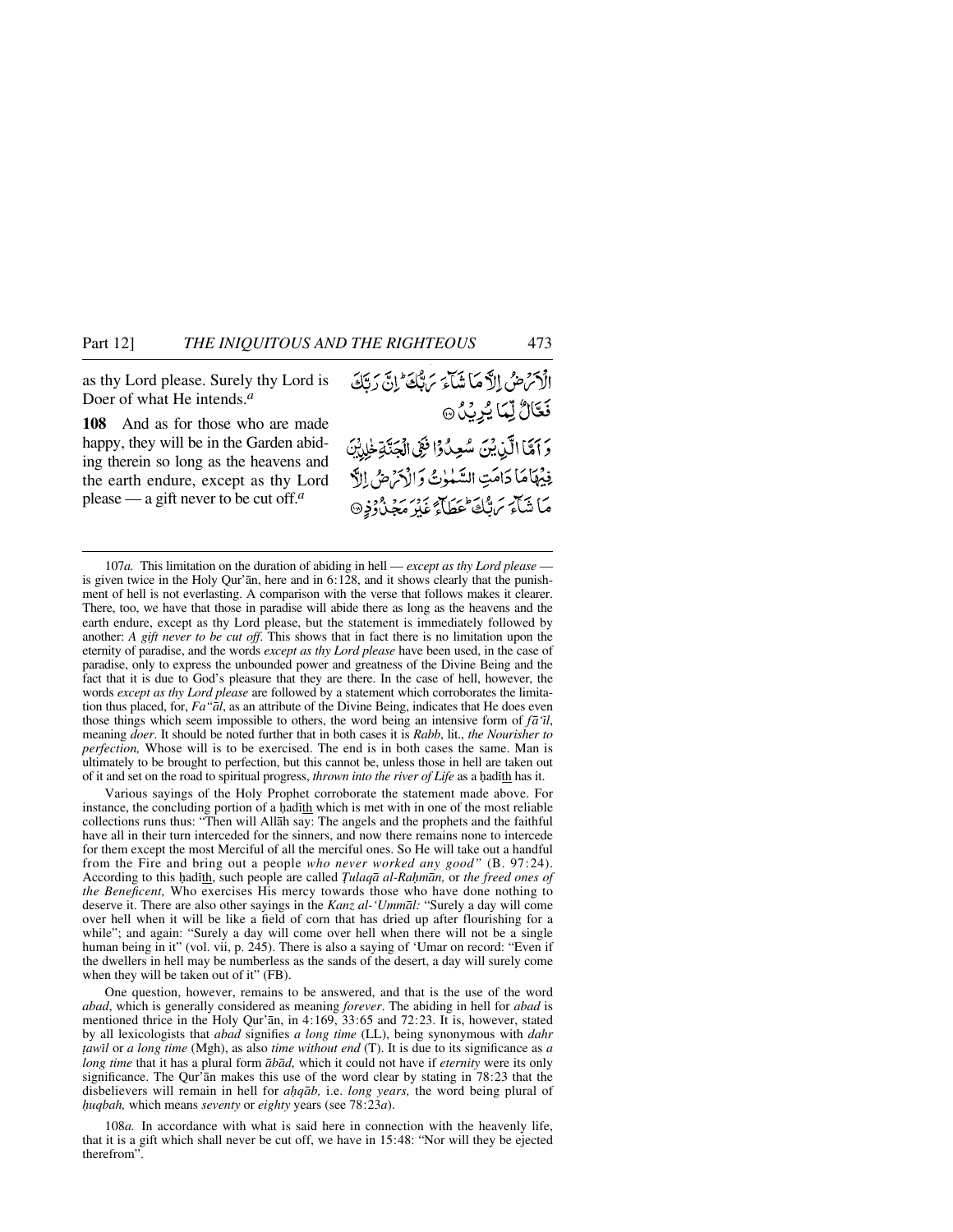**109** So be not thou in doubt as to that which these worship. They worship only as their fathers worshipped before. And surely We shall pay them in full their due undiminished.

فَلَا تَكُ فِي مِرْيَةٍ مِّيَّا يَعْنُ لَمَؤْلَاَءٍ مَا يَعْبُدُونَ الْأَدْيَبَابِعَيْبُ أَيَا أَنَّ ذَهُمُهُ ۚ مِّنْ قَبَلُ وَإِنَّا لَمُوَفَّوُهُمْ نَصِيْبَهُمْ *ۼ*ٙ؉ۣڒۄؘڹٛڦۯڝؚ؋

# SECTION 10: **Believers Comforted**

**110** And We certainly gave the Book to Moses, but differences arose therein.*<sup>a</sup>* And had not a word gone forth from thy Lord, the matter would have been decided between them. And they are surely in a disquieting doubt about it.

**111** And thy Lord will surely pay back to all their deeds in full. He indeed is Aware of what they do.

**112** Continue then in the right way as thou art commanded, as also (should) those who turn (to Allåh) with thee. And be not inordinate, (O men). Surely He is Seer of what you do.

**113** And incline not to those who do wrong, lest the fire touch you; and you have no protectors besides Allåh, then you would not be helped.*<sup>a</sup>*

**114** And keep up prayer at the two ends of the day and in the first hours of the night. Surely good deeds take away evil deeds. This is a reminder for the mindful.*<sup>a</sup>*

وَلَقَدْ اٰتَيۡنَاهُوۡسَى الۡكِنۡبَ فَاخۡتُلُفَ فِيۡةٌ وَلَوْلَاكَلِمَةٌ سَبَقَتْ مِنْ تَرْتِكَ لَقَضِيَ بَيْنَهُمْ وَلَمْ تَهْمُ لَوْمٍ شَكِّ مِّنْهُ مُريُب ۞

وَإِنَّ كُلَّا لَّتَا لَيْوَقِيَةٌ مِدْرِدًا بِرِينَ وَلَيْهِ ۖ اللَّهُ بِمَا يَعْمَلُونَ خَبِيْرٌ @ فَأَسْتَقِعْ كَمَآ أَمِرۡتَ وَ مَنۡ تَابَ مَعَكَ وَلَا تَطْغَوْاْ إِنَّهُ بِيِّيَا تَعْيَادُونَ بَصِيْرُ @

وَ أَ\ تَدْ كَنْؤَا إِلَى الَّذِينَ ظَلَمْوْا فَتَبَسَّلَّهُم التَّائِرُ ٌ وَ مَا لَكُوْمِ تِّنْ دُوۡنِ اللَّهِ مِنۡ آوْلِيَآءَ نَثْقَرِ لَا تُنْصَرُوْنَ ۞ وَأَقِيمِ الصَّلْوَةَ طَرَقِي النَّهَايِ وَيُهَلَّقَا مِّنَ الَّيْلِ إِنَّ الْحَسَنٰتِ بِّنْهِ بِنَ السَّيِّبَاٰتِ ۖ ذٰلِكَ ذِكْرُى لِلدُّٰكِرِيْنَ ۞

114*a.* The times of prayer are clearly indicated in this verse. Of the two ends of the day, the first is the *fajr*, or the prayer *before sunrise*, and the second includes the *zuhr*, or

<sup>110</sup>*a. Ikhtalafa* means also *khålafa,* i.e. *he acted in opposition to,* or *disagreed with* (see 2:176*a* for full explanation), and thus the words may mean that the Jews acted against it.

<sup>113</sup>*a.* Not only is man forbidden to do any wrong himself, but he should keep himself at a safe distance from wrong and refrain from leaning towards the wrongdoers.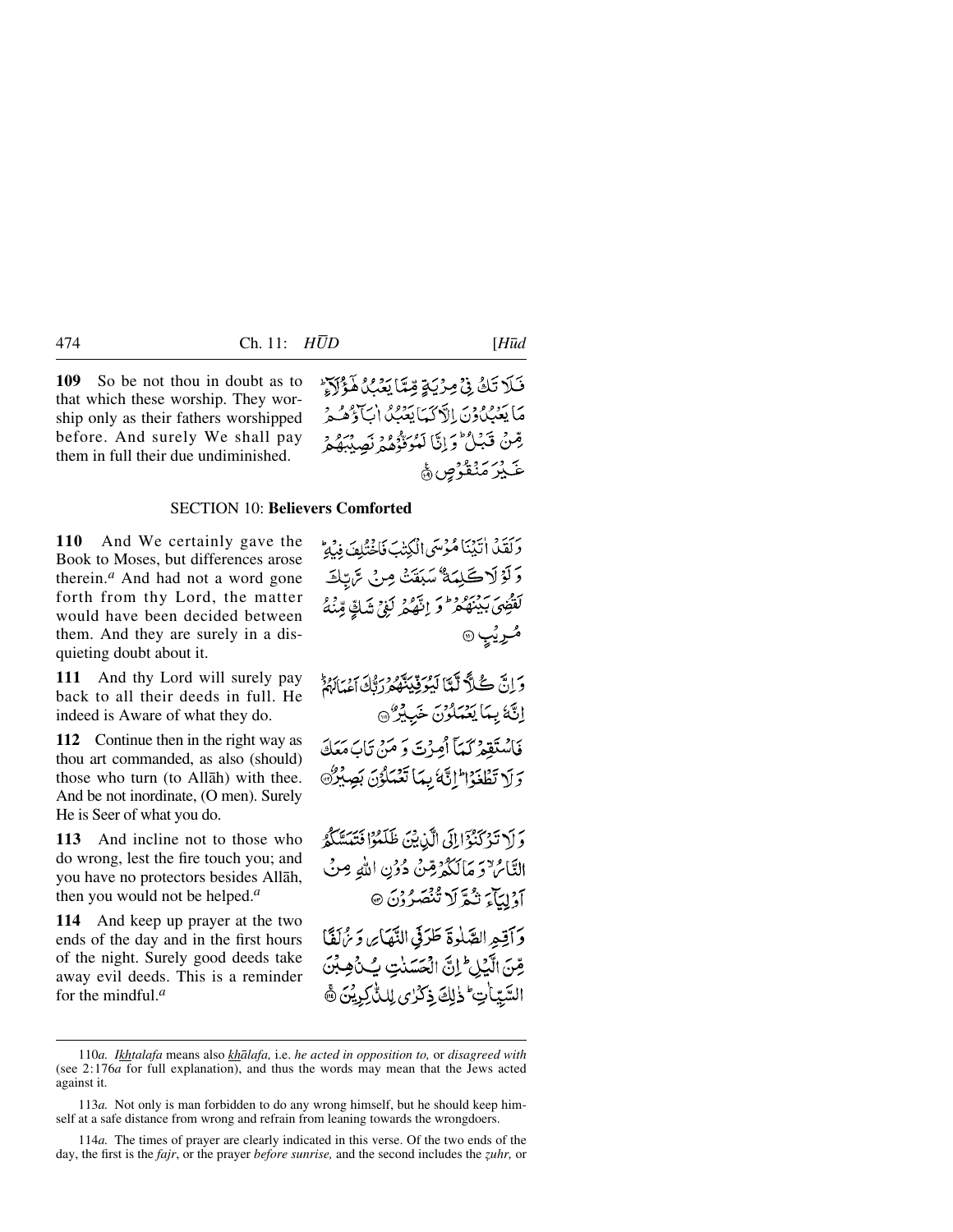**115** And be patient, for surely Allåh wastes not the reward of the doers of good.

**116** Why were there not then among the generations before you those possessing understanding,*<sup>a</sup>* forbidding mischief in the earth, except a few among them whom We delivered? And the unjust pursued the enjoyment of plenty, and they were guilty.

**117** And thy Lord would not destroy the towns unjustly, while their people acted well.*<sup>a</sup>*

**118** And if thy Lord had pleased, He would have made people a single nation.*<sup>a</sup>* And they cease not to differ,

**119** Except those on whom thy Lord has mercy; and for this did He create them.*<sup>a</sup>* And the word of thy وَاصْبِرْ فَإِنَّ اللَّهَ لَا يُضِيِّعُ أَجْرَ الْمُجْسِنِيْنَ®

فَلَوْلَا كَانَ مِنَ الْفُرُوُنِ مِنْ قَبْلِكُمْ أُولُوْا بَقِيَّةٍ يَّنْهَوْنَ عَنِ الْفَسَادِ فِي الْأَمْرَضِ الْآَقَلِيْلَآدَتِّينَ أَنْجَيْنَا مِنْهُمْ ۚ دَاتَّبَعَ الَّذِينَ ظَلَّمُوْا مَآ أَتُرِفُوْا فِيَهِ **دَڪَ**انُوْامُ جُرِمِيْنَ ۞ وَ مَا كَانَ تَرَبُّكَ لِيُهْلِكَ الْقُرْىِ بِظُلْهِ وَّ آهَلُهَاَ مُصْلِحُونَ @ وَكَوْ شَبْكَهُ رَبُّكَ لَجَعَلَ النَّاسَ أُمَّسَةً وَّاحِدَةً وَّلَا يَزَالُوْنَ مُخْتَلِفِيْنَ ﴾ الآهَنْ تَرْجِعَهِ بَرَّبَّكَ وَلِذٰلِكَ خَلَقَهُمْ وَتَدَيَّنَ كَيْمَةً سَبِّكَ لَأَهْلَئَةً جَهَنَّهَ

116*a.* The phrase *ul∂ baqiyyah* is interpreted in a number of ways: *persons possessed of excellence,* or *possessing a relic of judgment and intelligence,* or *persons of understanding and discrimination,* or *persons of obedience* (LL). For the word *baqiyyah,* see 86*a*.

117*a.* We are told here that God does not destroy people unjustly; He destroys them only when they act corruptly and make mischief in the land. He would not destroy them *if they act well,* whatever their beliefs. Most of the commentators take the word *zulm* here as meaning *shirk,* the significance being that God would not destroy people, even though they were guilty of *shirk,* provided they *acted well*. The translation in this case would be, *thy Lord would not destroy the towns for wrong beliefs, while their people acted well*. It should be noted that the word *zulm* is very broad in its significance. According to R, *zulm* is of three kinds: (1) as between man and Allāh, the greatest of which is *kufr* or *disbelief* and *shirk* or *polytheism;* this would, of course, include all wrong beliefs with regard to the Divine Being; (2) as between man and man, which would include all kinds of transgressions involving a violation of the rights of others; (3) as between man and his own self, which would include all kinds of guilty action injurious not to others but to man's own self.

118*a.* God does not force men to one particular belief; He has given them the choice to accept or reject the truth.

119*a.* Here it is clearly stated that Allåh created all men to have mercy on them. By His mercy He guides some to the right path, while to others, who go over to evil and

*the early afternoon,* and the 'aşr, or *the later afternoon*, prayers. In the first hours of the night we have the *maghrib,* or *the after sunset prayer,* and the *'ishå',* or the prayer *before going to bed*. The two afternoon prayers and the two after sunset prayers, which are spoken of together, may under exceptional circumstances be said together.